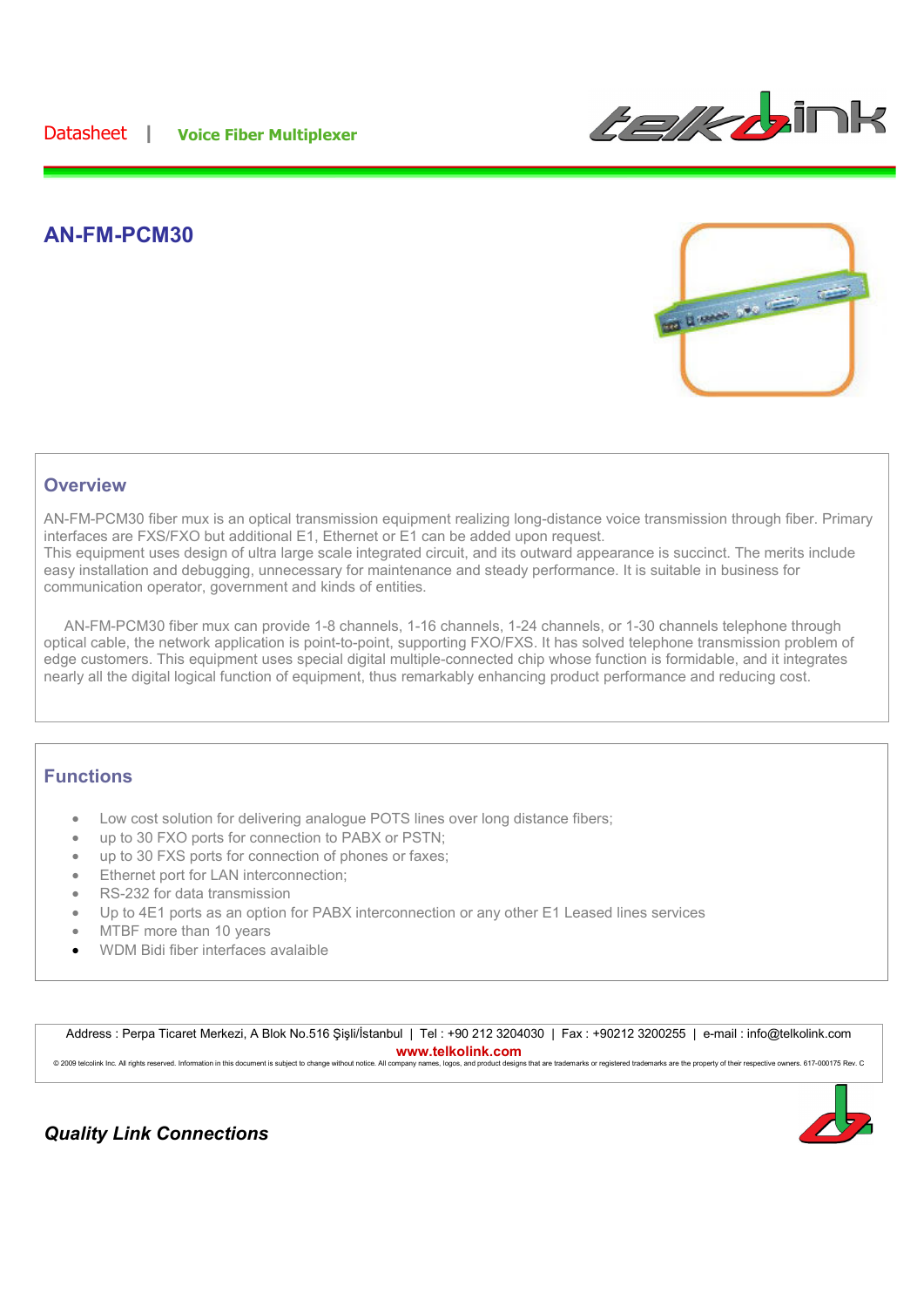

# **Specifications**

**FXS** ringing voltage: 75V ringing frequency: 25HZ

**FXO**

two line input impedance: 600 Omega (hanging off) wastage: 40 db ringing detecting voltage: 35V

Optical Interface Parameter optical wavelength: 850nm/1310nm for multi-mode optical interface, 1310nm/1550nm for single-mode optical interface optical interface: SC/FC receiving and dispatching module: >-6dBm optical receiver receiving sensitivity <-36 (BER<10): dynamic receiving range: >-30dB transmitting range: Multi-mode 2 Km, single-mode 40Km, single-mode 60 Km, single-mode 120Km, WDM bidi available vibration characteristic: Comforms G.742 and G.832 standard

Address : Perpa Ticaret Merkezi, A Blok No.516 Şişli/İstanbul | Tel : +90 212 3204030 | Fax : +90212 3200255 | e-mail : info@telkolink.com **www.telkolink.com** © 2009 telcolink Inc. All rights reserved. Information in this document is subject to change without notice. All company names, logos, and product designs that are trademarks or registered trademarks are the property of th



*Quality Link Connections*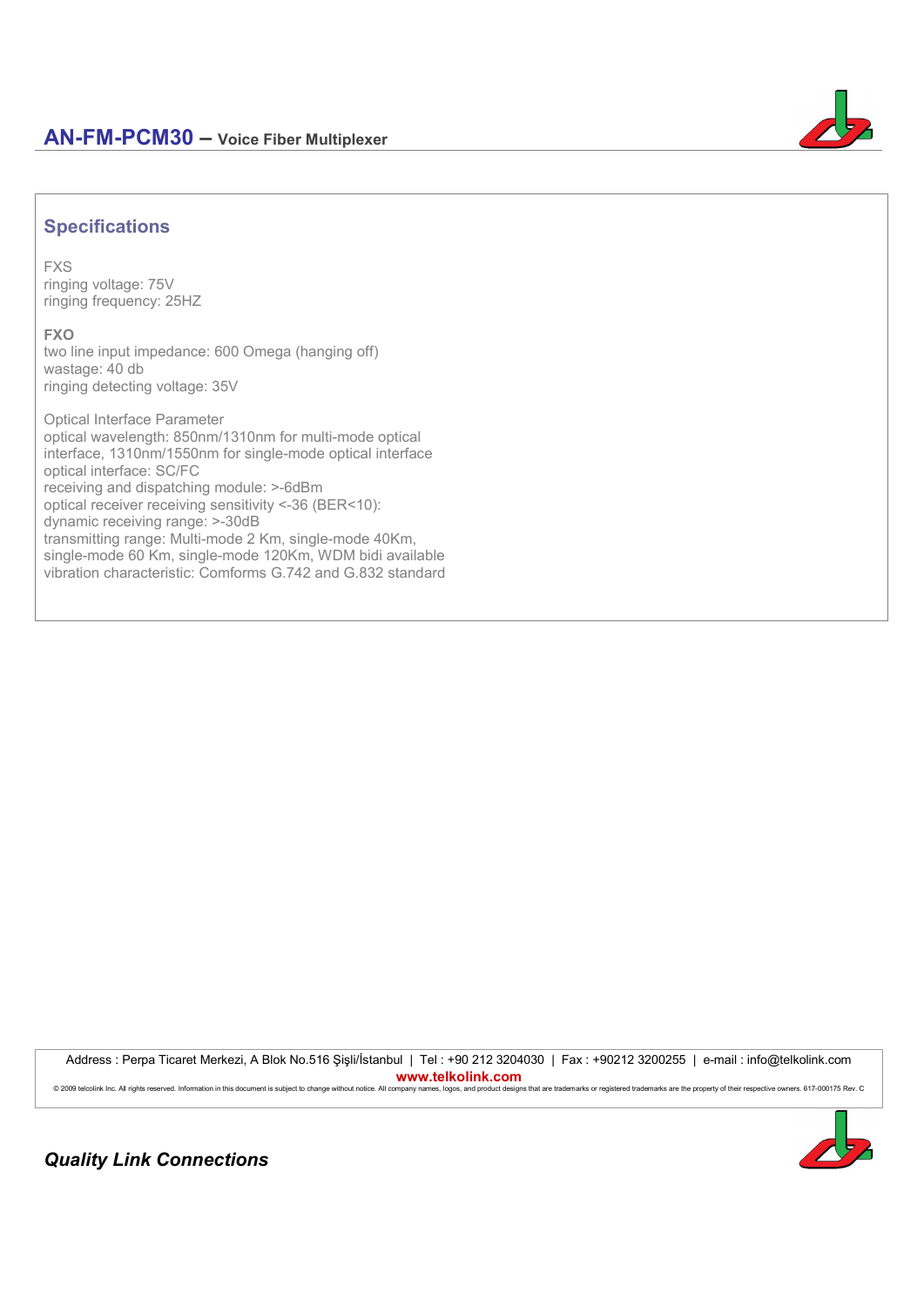



**Scenario Nr1: Full connection secnario, where all possible connections are used - 30 FXS/FXO, RS-232, Ethernet and 4E1** 



Address : Perpa Ticaret Merkezi, A Blok No.516 Şişli/İstanbul | Tel : +90 212 3204030 | Fax : +90212 3200255 | e-mail : info@telkolink.com **www.telkolink.com** © 2009 telcolink Inc. All rights reserved. Information in this document is subject to change without notice. All company names, logos, and product designs that are trademarks or registered trademarks are the property of th



*Quality Link Connections*